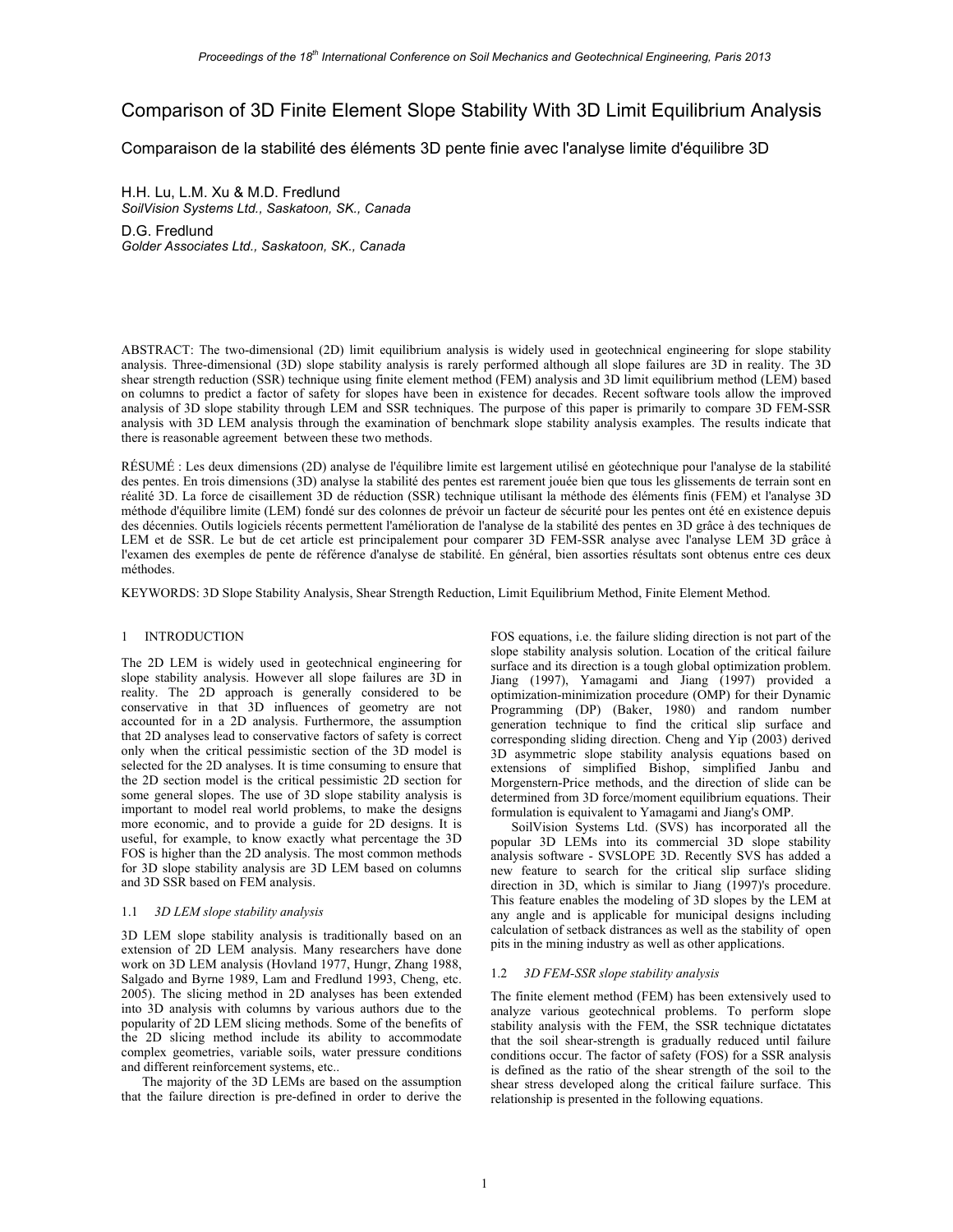$$
c_f = c/SRF
$$
  
\n $\emptyset_f = \tan^{-1}(\tan \emptyset / SRF)$ 

where  $c$  and  $\emptyset$  are the cohesion and angle of internal friction for the Mohr-Coulomb shear strength parameters.  $c_f$  and  $\phi_f$  are factored shear strength parameters. *SRF* is called the strength reduction factor. In order to reach to the state of limiting equilibrium, the *SRF* is gradually increased. This means that the soil shear strength becomes weaker, until it is no longer possible for the FE model analysis to reach convergence. At this stage, it can be said that failure of the slope occurs and the FOS equals the *SRF*. Non-convergence within a specified number of iterations and tolerance is an indicator of slope failure because of the absence of force equilibrium (i.e. stress and displacement distributions that satisfy the equations of equilibrium cannot be established based on the factored set of shear strength parameters).

The FEM-SSR analysis has been shown to be a powerful and a useful alternative to conventional LEM slope stability analysis technique, Griffiths *et al* (1999, 2007), Wei, etc. (2009). The SoilVision Systems Ltd. has incorporated the 3D FEM-SSR into its commercial package - SVSOLID 3D. Consequently, the 3D FEM-SSR is now readily available to geotechnical engineering practice.

#### 2 EXAMPLES

#### 2.1 *Example 1 - 3D slope with external load*

Wei, Cheng and Li (2009) considered a slope with a rectangle area of vertical external loading in order to show a distinct 3D failure surface. As shown in Figure 1, the vertical distribution loading length is 8m and width is 2m, while in Wei, etc. (2009) many different combinations of length and width were considered. The edge of the loading is 1m away from the crest of the slope. The magnitude of the distribution load *q* is equal to 100 kPa. The soil shear strength properties are cohesion of 20 kPa, an angle of internal friction of 20 degrees and a unit weight of 20 kPa. Table 1 shows the results of the various analysis. Figure 2 and Figure 3 clearly show the distinct 3D failure surface based on a FEM-SSR SVSOLID 3D analysis. Figure 4 shows the critical slip surface based on a 3D LEM analysis from SVSLOPE. It can be seen that both the failure slip surface shape and FOS values from the FEM-SSR result based on SVSOLID 3D and the 3D LEM result based on SVSLOPE 3D match well with the Wei et al. (2009) result.

|  |  | Table 1. Comparison of 3D FOS for the slope in Example 1 |
|--|--|----------------------------------------------------------|
|  |  |                                                          |



Figure 1. The geometry of the slope with external load in SVSLOPE 3D



Figure 2. Contour of total displacement of 3D FEM-SSR analysis based on SVSOLID 3D for example 1 at the final stage.



Figure 3. Y-section view of the contour of the total displacement for example 1



Figure 4. Critical slip mass of the 3D LEM analysis based on SVSLOPE 3D with explosive view for example 1

#### 2.2 *Example 2 - A nonsymmetrical slope with corners*

One of the advantages of the 3D FEM-SSR analysis is that the sliding direction does not need to be specified in advance. A limitation for 3D column-based LEMs is that the sliding direction of the critical slip surface is another variable which must be determined through a searching procedure. A new feature has been added in SVSLOPE 3D to search for the critical slip surface direction with optimization.. There is continued usefulness in the LEM because of its computational efficiency. Computational times for FEM-SSR methods are significantly higher than for LEM analysis. This efficiency is particularly useful in performing a 3D analysis when the number of computations is significantly increased. The purpose of this example is to test the efficiency of both 3D FEM-SSR slope stability analysis and 3D LEM slope stability analysis for general slopes without evident sliding direction information available.

In this example, a general asymmetrical slope with inclined corners is considered. As shown in Figure 5 and Figure 6, there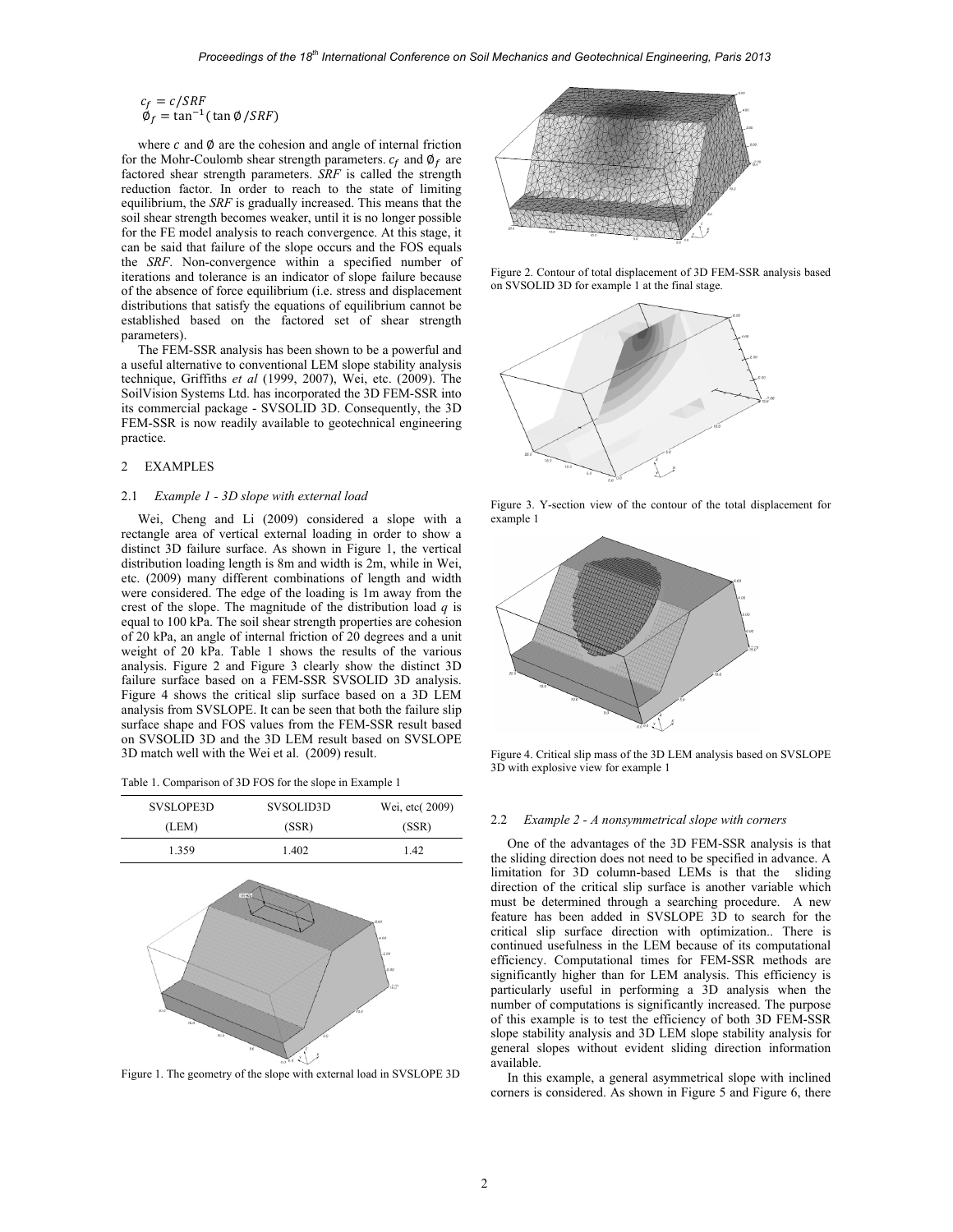are three slopes with different inclinations, the right slope's inclination is 1:2, the left slope's inclination is 1:1.5 and the middle slope's inclination is 1:1.3 respectively. This model is digitized from Jiang (1997). The soil's Mohr-Coulomb shear strength parameters are a cohesion of 5 kPa and an angle of internal friction of 12 degrees.

Table 2 shows the comparison from different analysis results. Jiang (1997) shows a FOS = 0.96 based on 3D Simplified Janbu method with DP searching. The FOS from FEM-SSR analysis is 0.941 based on SVSOLID 3D. The contour of the final displacement at the final stage is shown in Figure 7. The critical slip mass based on 3D LEM analysis from SVSLOPE 3D is shown in Figure 6. The FOS is 0.957 and 0.977 separately for Simplified Bishop and Spencer method.The critical slip direction also needs to be found in SVSLOPE 3D. As shown in Figure 8, the critical slip surface direction is 43 degree counter-clock wise from the negative x direction. It can be seen clearly that both the shape and slip direction are very close between the FEM-SSR analysis and the LEM analysis as seen in Figure 6 and Figure 7.



Figure 5. Plan view of elevation contour of Example 2



Figure 6. Critical slip mass of Example 2 from SVSLOPE 3D LEM analysis



Figure 7 Contour of total displacement from SVSOLID 3D FEM-SSR analysis



Figure 8. Plot of rotation angle vs. FOS for Example 2

Table 2. Comparison of 3D FOS for the slope in Example 2

| SVSLOPE3D                              | SVSLOLID3D | Jiang (1997) |
|----------------------------------------|------------|--------------|
| (LEM)                                  | (SSR)      | $(LEM+DP)$   |
| $0.957$ (Bishop),<br>$0.977$ (Spencer) | 0.941      | 0.96         |

#### 3 CONCLUSIONS

An actual slope failure occurs along the most critical sliding direction that is often unknown for general 3D slopes. Determination of the critical slip surface and its FOS involves the search for the criticl sliding direction. One of the advantage of FEM-SSR technique is that it does not need to specified the sliding direction in advance, however it can not give the exact sliding direction angle value either. SVSLOPE 3D provides an optimizaton technique that can find the critical sliding direction as part of FOS search.

Based on Example 1 it can be seen that both the failure slip surface shape and FOS values from the FEM-SSR result based on SVSOLID 3D and the 3D LEM result based on SVSLOPE 3D match well with the Wei et al. (2009) result The second example also demonstrates the similarity of results between analyzing a complex 3D slope stability geometry where the direction of the slip may have an effect on the calulated FOS.

These results demonstrate the usefulness of both 3D LEM and FEM-SSR methodologies for the analysis of slope geometries and loading conditions which are fundamentally 3D in nature.

#### 4 REFERENCES

- Baker R. 1980. Determination of the critical slip surface in slope stability computations. *Int. J. for Numerical and Analytical Methods in Geomechanics*, 4, 333-359.
- Cheng Y.M. 2003. Locations of critical failure surface and some further studies on slope stability analysis. Computers and Geotechnics 30 (3), 255–267.
- Cheng Y.M., Liu H.T., Wei W.B. and Au S.K. 2005. Location of critical three-dimensional non-spherical failure surface by NURBS functions and ellipsoid with applications to highway slopes. *Computers and Geotechnics* 32 (6), 387-399.
- Griffiths D.V. and Lane P.A. 1999, Slope stability analysis by finite elements, *Géotechnique*, 49 (3), 387-403.
- Griffiths D.V. and Marquez R.M. 2007. Three-dimensional slope stability analysis by elasto-plastic finite elements, *Géotechnique*, 57 (6), 537–546.
- Hovland H.J. 1977. Three-dimensional slope stability analysis method. *J Geotech Eng Div*, ASCE 103 (9), 971–986.
- Hungr O., Salgado F.M. and Byrne P.M. 1989. Evaluation of a threedimensional method of slope stability analysis. *Canadian Geotechnical Journal*, 26 (4), 679–686.